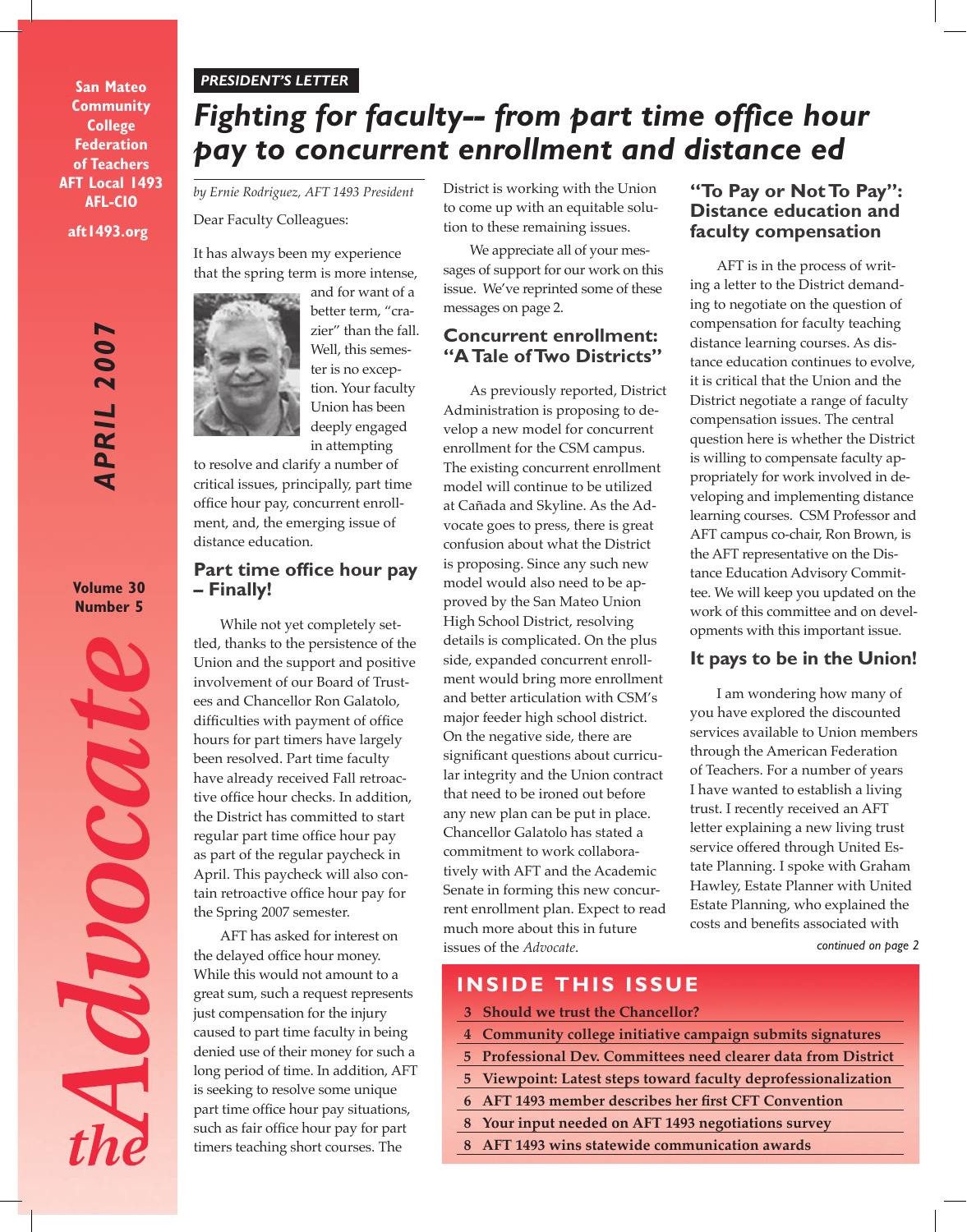*APRIL 2007*

APRIL 2007

**San Mateo Community College Federation of Teachers AFT Local 1493, AFL-CIO** 1700 W. Hillsdale Blvd. San Mateo, CA 94402 (650) 574-6491 aft1493.org

**Editor**  Eric Brenner, Skyline, x4177

**Editorial Board** Eric Brenner, Skyline, x4177 Dan Kaplan, x6491

**President**  Ernie Rodriguez, CSM, x6640

**Co-Vice Presidents** Katharine Harer, Skyline, x4412 Teeka James, CSM, x6390

**Secretary** Alma Cervantes, Skyline, x4368

**Treasurer** Dave Danielson, CSM, x6376

**Chapter Chairs** Chip Chandler, Skyline, x4286 Rick Hough, Skyline, x4193 Yaping Li, CSM, x6338 Ron Brown, CSM, x6691 Monica Malamud, Cañada, x3442

#### **Executive Committee Reps.**

Nina Floro, Skyline, x4414 Elizabeth Terzakis, Cañada, x3327 Anne Stafford, CSM, x6348

#### **Part-timer Reps.**

Victoria Clinton, Cañada, x3392 Sandi Raeber, CSM, x6665 Joan Connors, Skyline, x7301x19468 Dietra Prater Slack, Sky., x7301x19216

**Chief Grievance Officer** John Kirk, CSM, x6386

**Chief Negotiator** Joaquin Rivera, Skyline, x4159

**Executive Secretary** Dan Kaplan, x6491 kaplan@smccd.net

 $\bigoplus$  .  $\bigoplus$  ...

#### *President's Letter*

*continued from the previous page*

creating a living trust. Since I had explored this before, I knew that attorney-generated living trusts generally cost anywhere from \$2,000 to \$3,000. Graham explained that through United Estate Planning, CFT members could obtain an attorney-generated trust for \$750, for a smaller trust, or \$1050 for a larger trust, depending on the value of the estate. When I indicated my interest in moving ahead with creating a trust, Graham immediately set an appointment to come to my home to obtain the information to complete my trust. Usually, it is necessary to go to an attorney's office for this service. Currently, I am waiting to receive my completed living trust which should arrive in three to four weeks.

AFT publishes a booklet, which you can obtain through our Union office, detailing the range of discounted services available to Union members. These include such items as pet insurance, Powell's online bookstore, discounted legal services, car rental discounts, theme park discounts and union-made clothing discounts, to name a few. I encourage my colleagues to check out the possibilities. Up to the minute information on Union discounts can also be found at **www.aft. org** by clicking on the AFT Plus member benefits link.

In closing, here's hoping that your semester has been less "crazy" than mine. For me it has been a good time to practice "staying centered" and to see if my "self-care" plan really works. I keep reminding myself to set "clear boundaries" and not "over schedule"—or as the saying goes "just say no". Whatever your experience has been, we must not lose heart since spring break is just around the corner. So, my dear colleagues, if your semester has been like mine, avoid the impulse to go over the edge. Just stay focused and remember that this too shall pass!

# *Dozens of faculty send AFT messages of support for the union's work in finally gaining pay for part time office hours*

President Ernie Rodriguez and AFT 1493 have received dozens of messages of support regarding the long-delayed pay for part time office hours. We appreciate all of your feedback. Below are some examples.

*- Thank you, and all the union, for your hard work in getting us paid for Fall 06 office hours. As a part-time instructor, I can tell you that it is VERY much appreciated!*

*- Thanks so much for pursuing this for us. As one colleague said, "I couldn't tell my landlord I'd pay him in June!" Your stepping forward for us is so much appreciated.*

*- Yea! Thanks for all the hard work, Ernie (and the rest of the Union reps)! Keep it up- you folks rock.*

*- Thank you for everything. What you are doing is directly enhancing my quality of life. Keep up the great work!*

*- This is very welcome news. Again, I appreciate your work, your effectiveness.*

*- Thanks for all your efforts on our behalf--God knows the district will do nothing until their feet are held to the fire. And in the case of the recent seniority issue, it seems they can act with impunity even when found legally in violation of our contracts. Nonetheless, thanks again.* 

*- As a lawyer, I really appreciate the work that you do for us!*

*- Ernie, thanks to you and the union for representing the needs of part-timers—this one has been a long time coming!*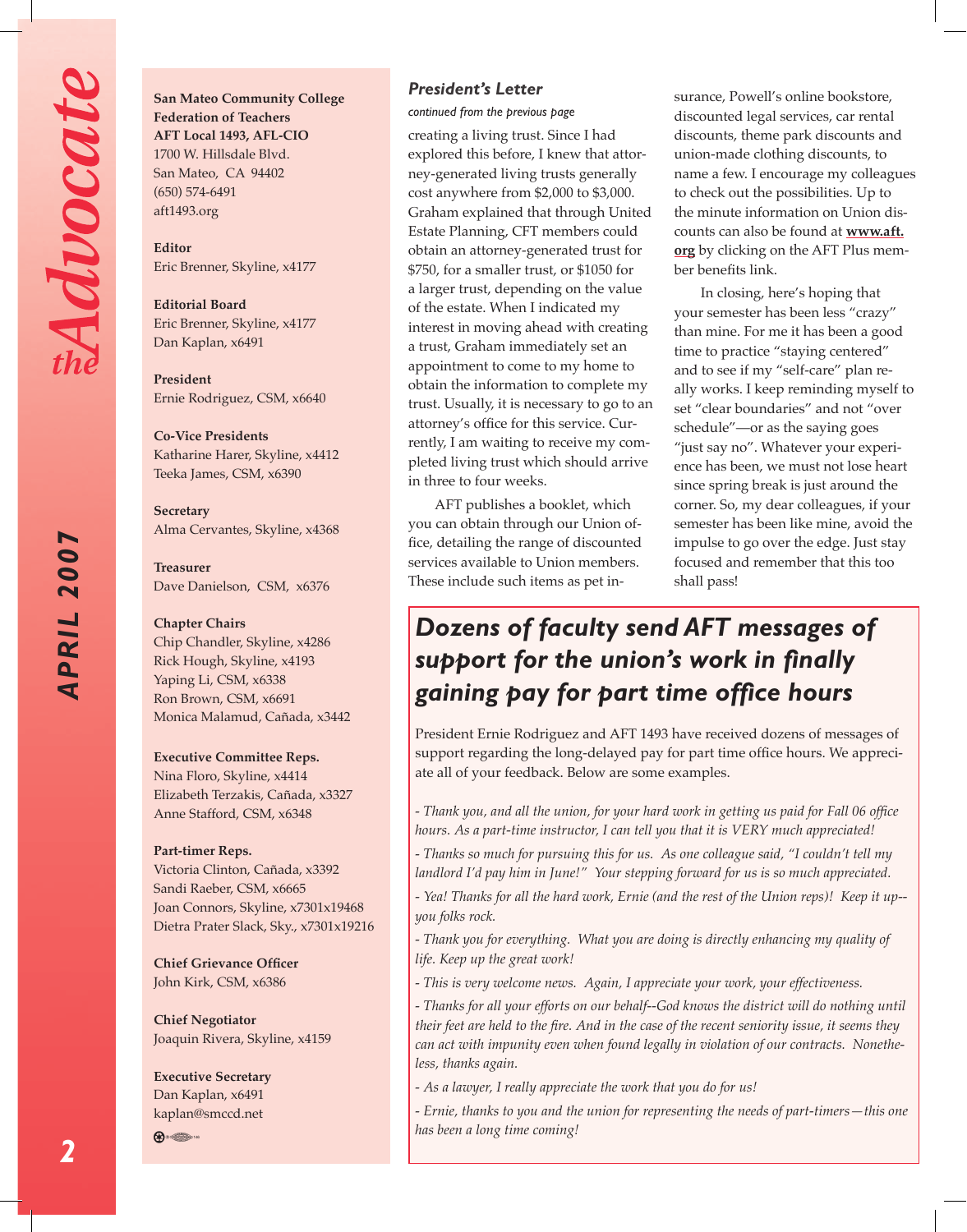Advocate

3

#### *GRIEVANCE REPORT*

### *Should we trust what the Chancellor says? Galatolo agrees to restore CSM adjunct librarians' contracts, then doesn't do it*

*by John Kirk, AFT 1493 Chief Grievance Officer*

Adjunct librarians are full members of the faculty. They are given a contract before each semester and that contract states their hours of employment for the semester.

For example, an assignment might be Monday 8-2 and Wednesday 8-12. This 10-hour per week assignment would constitute a part-time assignment of 27% of full-time (a full-time assignment for librarians is 37.5 hours per week). The adjunct librarian could then pencil in his or her assignment for the entire semester. Those hours would be guaranteed by contract. Those hours would be supplemented during the semester with some extra hours filling in when full-time librarians went to a conference or were out sick.

In order to earn a living, the librarian could then seek other employment at other libraries on the days and/or times he was not working in our district (in the example above, Tuesday, Wednesday afternoon, Thursday, Friday and Saturday). One could seek employment on those other days or fill some of the time slots with other chosen activities –play in the local symphony, take care of a grandchild one day a week, volunteer at a local school, take a class at a local community college, write her memoirs, work in the garden, or hike on local trails—in other words, have a life.

#### *Library Director institutes "Wal-Mart" scheduling*

That is the way things have been for adjunct librarians in the San Mateo County Community College District until the beginning of the fall semester 2006. The Director of Library Services at the College of San Mateo unilaterally decided to stop giving semester length contracts to all of the adjunct librarians and "to hire them as needed." They were initially asked if they were available during the following hours

during the following two weeks. This is precisely what Wal-Mart does to its employees. If you don't know your work schedule in advance, you can't plan your life. The adjunct librarians could no longer commit to work at other libraries in advance because they didn't know their CSM assignment in advance.

#### *Unilaterally ending contracts violates contract and state law*

A number of the rightfully upset librarians came to the union. The union told them that it is a violation of the contract to unilaterally change the past practice of issuing semester length contracts, and furthermore it would be a vi-



olation of the Educational Employment Relations Act to unilaterally change hours of employment without first negotiating with the union. ("Hours of employment" is specifically listed in state law as a mandatory subject for collective bargaining which cannot be unilaterally changed, but must be negotiated.) The union communicated this to the college and district administrations. When the administration refused to issue semester length contracts and refused to negotiate the issue, the union filed a grievance and filed an unfair labor practice charge with the Public Employment Relations Board.

The remedy sought by the union was not just to force the administration to return to the status quo by issuing

semester length contracts to adjunct librarians, but to also pay them for any lost hours of employment that resulted from the new system. Some adjunct librarians lost hours at CSM while others also lost hours at other jobs because they could no longer commit to future work because they didn't know their schedule at CSM more than a few weeks in advance.

Two separate grievances were filed on October 18, 2006 and the unfair labor practice charge was filed on the same date. A Level I hearing was held with the College President on November 2, 2006. One of the adjunct librarians testified at the hearing and explained, in detail, how this new system of variable hours was playing havoc with her life and her economic security. As required by the contract, the College President responded in writing to the issues raised in the grievance. In her response dated November 29, 2006, she stated that "there has been no contractual violation in the scheduling of (the adjunct librarians) and, therefore, this grievance is denied."

#### *Chancellor says restored librarian contracts would be his "Christmas present"*

The grievance was appealed to Level II and a hearing was held with the Chancellor on December 18, 2006. Present at that meeting were the Chancellor, Ron Galatolo, the Vice-Chancellor, Harry Joel and John Kirk, AFT Grievance Officer. The primary issue discussed was the unilateral change in the past practice of providing semester length contracts to adjunct faculty librarians. The union rep argued that the criteria for establishing whether or not a practice qualifies as a "past practice" were all met in this case. Those criteria are as follows:

1. Longevity –the district has issued semester length contract for at least 30 years *continued on next page*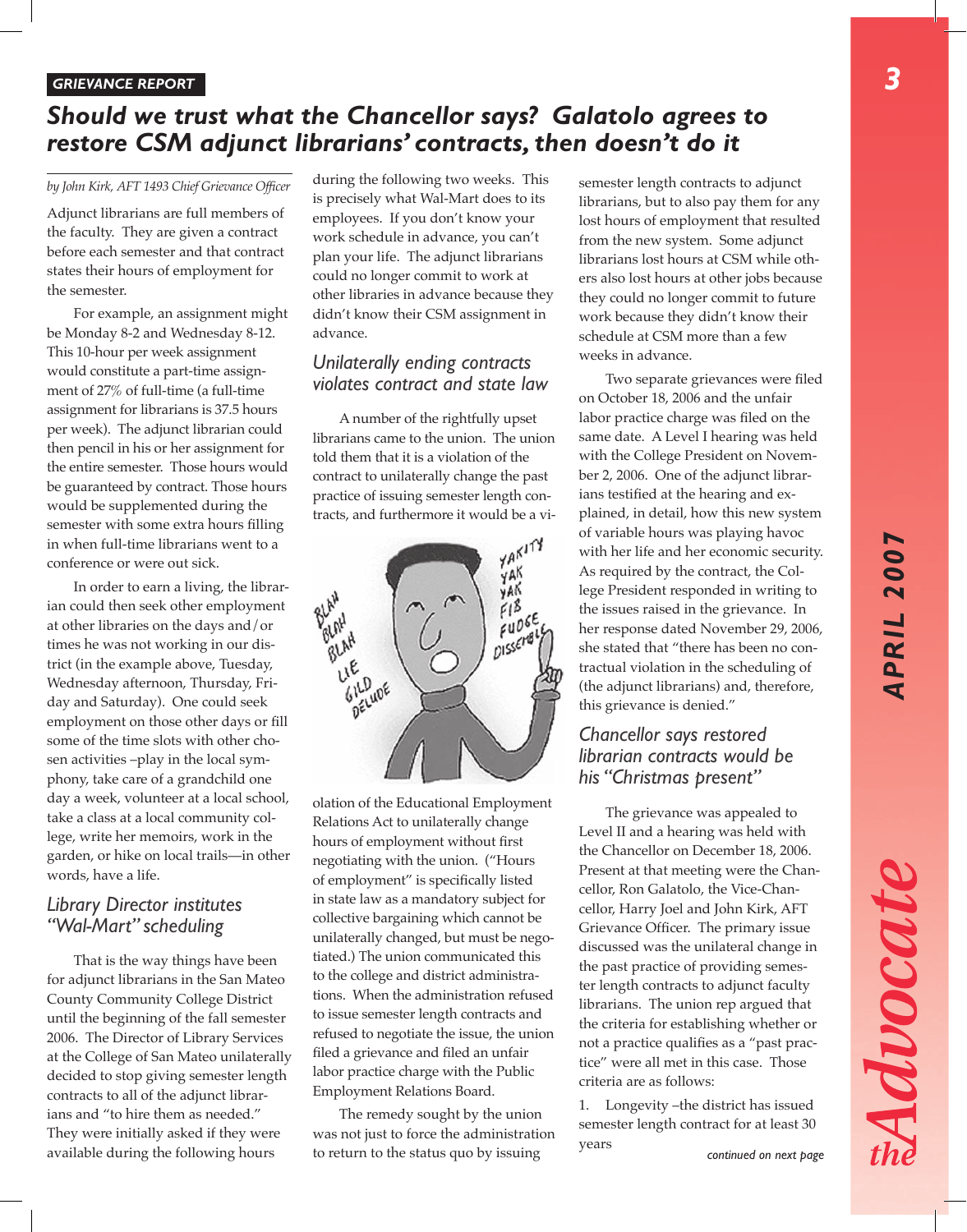# *Community college initiative campaign submits almost 1 million signatures to state; Measure expected to be on February 2008 ballot*

In mid January, nearly a million signatures were filed by the community college ballot initiative campaign, which has been strongly supported by the California Federation of Teachers along with other organizations. The initiative would stabilize and increase community college funding, strengthen governance, and assure lower student fees. The measure needs 598,105 valid signatures to qualify. Based on statistical sampling completed prior to the filing, more than 70% of the signatures are valid and the initiative will be qualified. If that proves to be



*Shown signing the petition are (from left) Marty Hittelman, newly-elected President of the CFT, Dennis Smith, newly-elected Secretary Treasurer of the CFT, and Dean Murakami, President of the Los Rios College Federation of Teachers. Photo by Carolyn Inmon.* 

the case, a constitutional and statutory ballot proposition will be on the ballot in the next California general election, which is now scheduled for February of next year.

 Now that the initiative seems likely to be headed to the ballot, another campaign has begun to educate the voters and to garner the endorsements of key supporters. Though initial polling indicates a 63% level of support without arguments, which moves to 69% after arguments are made, a campaign will still be needed. Look for a call for campaign volunteers in the Fall.

#### *Grievance Report: Chancelor's word is unkept*

*continued from the previous page*

2. Repetition- contracts have been issued every semester

3. Consistency- the content of the contracts have remained the same

4. Knowledge- employees are aware that they receive a contract each semester

5. Acceptance- both sides accept the contract

 At that point in the meeting the Chancellor said to the Vice-Chancellor: "We should go back to contracts for the semester." He then turned to the union rep and said this would be his "Christmas present."

 The meeting ended with the understanding that the primary issue had been settled. As a result of that understanding the Unfair Labor Practice charge was put on hold while details of the settlement could be worked out.

 As the Spring 2007 semester began, the adjunct librarians asked the union when they should expect to see their contracts. On January 30, 2007, the union contacted the Director of Library Services who wrote back the following: **"None of the hourly/adjunct librarians are working under a 'contract'. They work 'as needed.'"**

 When the Chancellor was informed on February 1, 2007

that nothing had been done to resolve the issue, he responded on February 28, 2007 with the following:

"I concur with you that it would be beneficial to have semester length assignments for adjunct librarians; however, as with similar situations concerning adjunct faculty assignments in relation to their seniority, we must also critically evaluate essential factors such as skills/abilities and program need and if those factors are reasonably equivalent then consider seniority in determining assignments. … Accordingly, maybe it would be prudent to at this stage to either get the appropriate parties together in an attempt to resolve this matter…or it should be addressed through a more formal course of action such as arbitration."

 Instead of getting "the appropriate parties together" to resolve the matter, the district's lawyer (the County Counsel) contacted the union attorney and said that the issues raised by the unfair labor practice charge apparently could not be resolved.

 That leaves only arbitration as a means of resolving the issue – a very expensive option.

The union is awaiting the Chancellor's official response to the grievances. If he does not order that the adjunct librarians be offered semester length contracts, then it will be difficult in the future to trust what he says.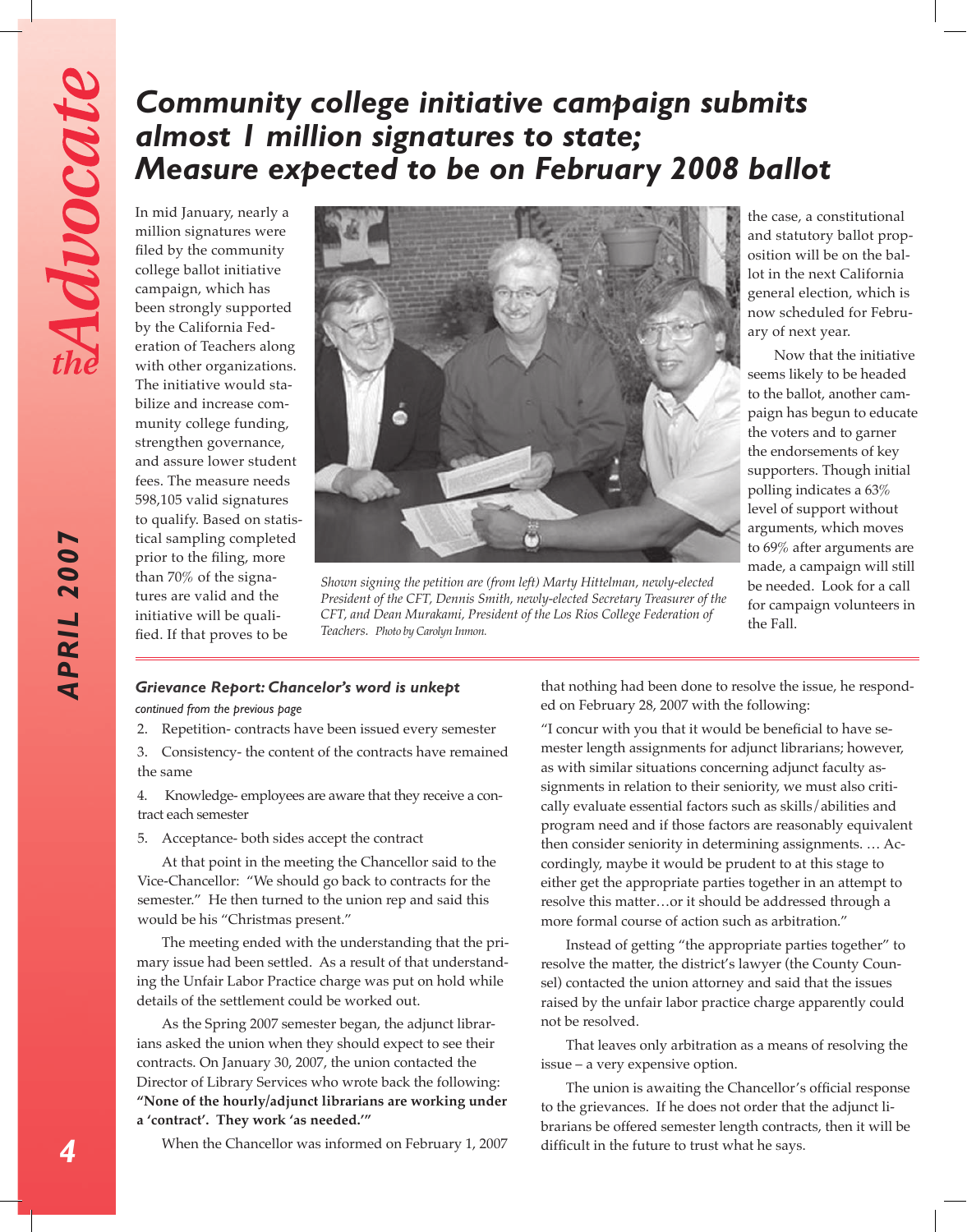# *Professional Development Committees need District to provide clearer data*

### *by Rick Hough, Skyline College Chapter Co-Chair by Greg Davis, Political Science, CSM*

For the past year or so, faculty, staff, and administrators on all three campuses have been spending time and energy working on the SLOAC process. One of the overarching themes of the SLOAC is transparency. The idea is that if we clearly communicate to our students what they are supposed to be able to do when they are finished with the course/program/institution, there is a better chance that they will be successful.

This emphasis on "transparent communication" could go a long way toward improving the working relationship between the three college Professional Development Committees and the District. In this article, I will explore two issues that illustrate this potential.

First, by contract each campus receives monies to be used for professional development. Part is the allocation, equal to 1% of full-time faculty salaries, and the rest is the carryover from the previous year. The carryover is 100% of the committed funds (an important piece since for example committees often commit this year's funds for next year's projects), plus 100% of the uncommitted funds up to onethird of the previous year's allocation. (In other words, the committees need to use or commit at least two thirds of their allocation each year or the District will take it back.)

I imagine that to calculate the allocation each year, someone runs a Banner report that provides the full-time faculty salaries for each campus from which they simply add them up and divide by 100. An example of a way to practice transparent communication for the transfer of monies would be to provide professional development committees with a copy of the Banner report, as well as an accounting of the carryover and how it was determined.

The other opportunity for a SLOACtic dose of transparent communication is the benefits portion of faculty replacement costs. When a faculty member is released from their classes for professional development and replaced by another faculty member, the cost of the replacement is, of course, charged to the professional development balance. In order to estimate the cost of this replacement before applying for the release, a faculty member's dean uses a formula, based on the number of hours, the highest pay rate on the adjunct salary schedule (to be prudent) and the cost of benefits of the substitute. After the release has happened, then the actual cost is calculated based on the rate of pay for the actual sub, and this amount is charged to the fund.

The formula for calculating the substitute's benefits' costs must be based on some underlying state law or actual cost to the district and it should be able to be clearly explained to the Professional Development Committees.

# *"Allstate management" furthers faculty deprofessionalization*

The recent discussion about the possibility of relocating Division Deans on a single administrative floor in a yet-tobe-built office building at CSM, separated from the faculty they counsel and serve, is another indication of what I call the Allstate management mindset. It is merely another dimension in the process of the deprofessionalization of community college faculty.

It started several decades ago with the elimination of sabbaticals which did not have an immediate and obvious "benefit" for the College. This was followed by introduction of the two-tier wage system, with more and more part-timers paid at lower rates, deprived of medical and retirement benefits, and denied any sure prospect of tenure or full-time status, regardless of time of service. The result was not only an unprofessional climate of insecurity and precariousness among faculty, but also a lowering of the quality of instructors as graduates from top universities realized that community college teaching would no longer be financially attractive for them.

Next came that monument to trivia and irrelevancy, "flex days" (designed for "employees," not professionals), followed by "expert" advice from outside management consultants, adoption of a Master Plan based on the corporate model, and, heaven help us all, "technology infusion." By this time, distance learning classes and on-line instruction had been introduced into the curriculum, and the president of the CSM Faculty Senate was compliantly referring to our college president as "the CEO." For a while, faculty lost priority for parking near their offices, as the "open" Silicon Valley parking model was applied and some of us had to hunt frantically for parking spaces every day as our students waited in classrooms.

Now we are subject to the latest management fad, SLO's; and perfectly usable buildings are being torn down or remodeled to provide "smart classrooms." Notice that no one is talking about smart teachers any more; and indeed, soon we may be staffing our faculty with graduates from Phoenix University. To reach absolute efficiency, the final goal could even be a fully automated college; and with a Chancellor and President trained in such disciplines as accounting and management, those at the top would be seemingly well qualified to make the necessary changes.

Where does all this, in any case, leave the student? Undoubtedly, equipped with a cell phone or iPod, "smart" like a smart classroom, and possessing less and less of what anyone could honestly term "education." And the faculty? Will more of them decide to apply at Allstate, for jobs for which, after the CSM experience, they will be eminently qualified?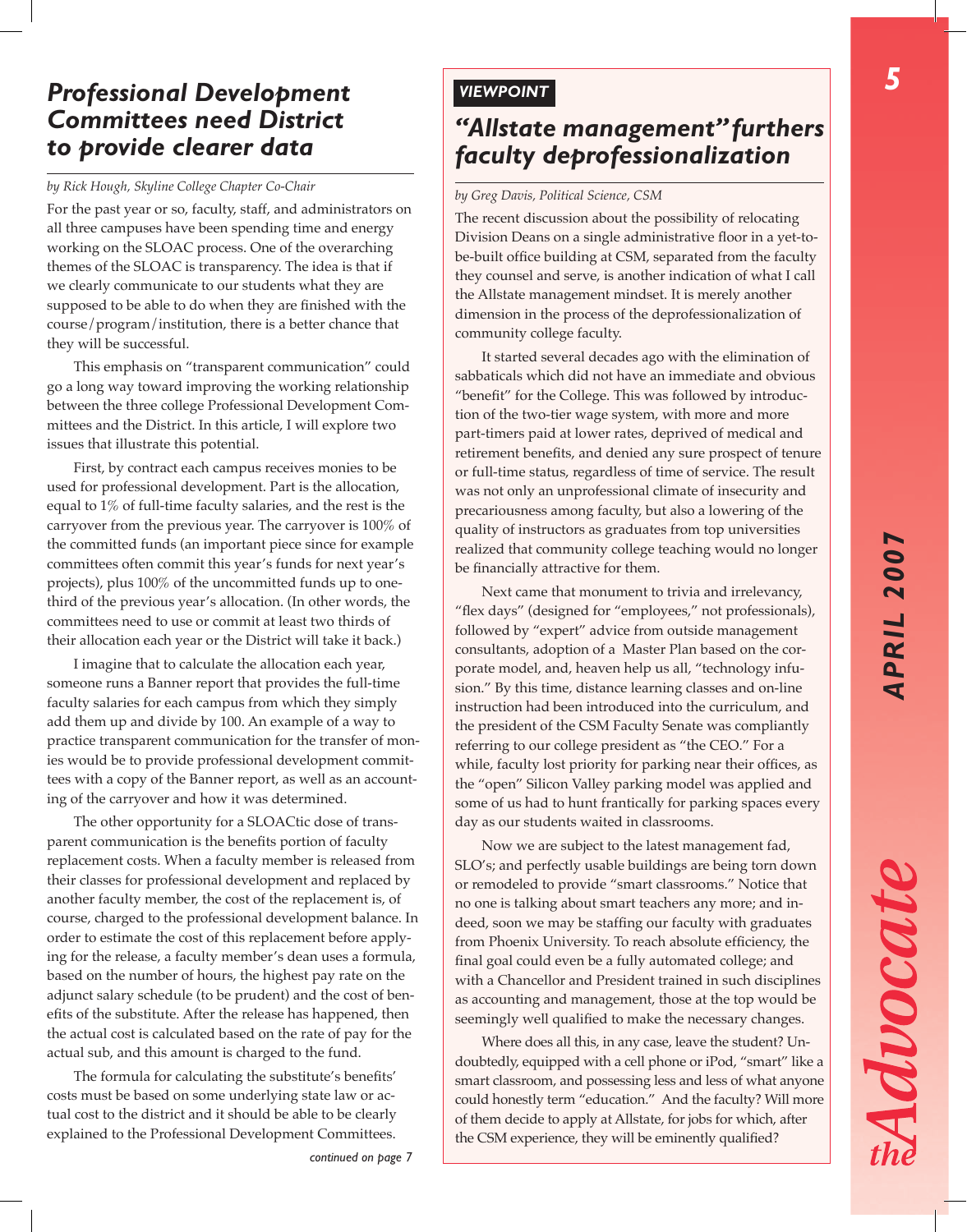*APRIL 2007*

APRIL 2007

# *My first CFT Convention: AFT 1493 delegate logs her experiences at statewide union gathering*

*by Monica Malamud, Cañada College AFT 1493 Chapter Chair*

#### **Friday, March 16, 2007**

4:45 a.m.: My alarm goes off. Is that MY alarm? Am I supposed to get up after only four hours of sleep? Even though I'm just half awake, I manage to get out the door by 5:05 and drive to SJC to catch my 6:40 a.m. flight.

7:45 a.m.: I arrive in LAX. Very foggy. Weather.com lied to me! Where's the sun? Is this really LA? I hope so. I hope I wasn't so sleepy I boarded the wrong flight! I take a shuttle to the hotel (the one I made a reservation with, which means that I must be in LA after all). First attempt at early check-

in—unsuccessful. Just leave the suitcase in storage. The CFT Convention is about to start and I feel clueless and lonely.

9:30 a.m.: In a big room with many other delegates, I no longer feel lonely. This is the "New Delegate Orientation", so at least I'm not the only clueless person attending a CFT Convention for the first time. The presenter somehow manages to pack a lot of information into a half hour orientation. I learned enough about how to navigate the convention, how to select a workshop, how to vote for candidates, how the resolutions are developed, discussed and voted on, that I no longer feel clueless. And the coolest thing is that now I also feel POWERFUL: I just found out that my vote counts for 355 votes!



*At the end of Oaxacan Teachers Union representative Raquel Cruz's presentation to the CFT Convention on Saturday, March 17, the Convention delegates passed the hat to raise money to support the Oaxacan teachers' struggle that will be presented to Local 22 by Raquel Cruz. More than \$2200 was raised. Raquel told CFT activists that the money would be used to support the political struggle of the Oaxacan people. From left to right: Dean Murakami, President of the Los Rios Federation of Teachers, and Chair of the Socio-Political resolutions subcommittee at the CFT Convention, Raquel Cruz Manzano, representative of Local 22 of the Oaxacan Teachers Union to the CFT Convention, Mario Vazquez, translator for Raquel Cruz, attorney and organizer for UTLA, Dan Kaplan, AFT Local 1493 Executive Secretary and moderator of the CFT Convention workshop on Oaxaca, and Rosemary Lee, UTLA activist and participant in the Oaxaca workshop at the CFT Convention.*

**continued on next page**<br>
State Senator Gil Cedillo). Dan Kaplan (AFT 1493 Executive continued on next page 10:00 a.m.: The first general session starts. As I expected: short speeches (welcomes and introductions), followed by longer speeches (Antonio Villaraigosa, Mayor of L.A., and

Secretary) is with me, and Raquel Cruz Manzano, from Oaxaca, joins us a bit later. Raquel is the Secretary for Professional Affairs of Section 22 of the Mexican Education Workers' Union, and a guest speaker at the CFT Convention.

12:00 noon: Second attempt at early check-in—unsuccessful again. So I go out for a walk to make sure that I can still trust weather.com. Yes! It's sunny now! Enjoy, because after this, it's back-to-back sessions until 10 p.m.

1:30 p.m.: So many workshops, so little time! Twelve workshops to choose from, but I can only attend one, and I pick "Bargaining Basics". It turns out to be a great choice: I get an overview of the bargaining process and some helpful

> hints from the experts. It's so great to see a familiar face too! It's Julien Minard, CFT Training Director, whom I met last July at the Union Leadership Institute, and again in August when she led the retreat of our AFT local.

> 3:00 p.m.: It's time for the Convention Committees to work on the resolutions submitted by locals. I alternate between two subcommittees of the Educational Issues Committee: Higher Education and K-12. In the Higher Ed subcommittee, we discuss resolutions related to job protection and pro-rata pay for part-timers, and hiring more full-timers in order to reach the minimum 75:25 FT to PT ratio mandated in AB 1725.

The K-12 subcommittee considers resolutions spanning from Early Childhood Education to the CAHSEE (California High School Exit Exam) for non-English speaking students. I'm even brave enough to speak against a resolution that I find problematic; it ends up being the only resolution from the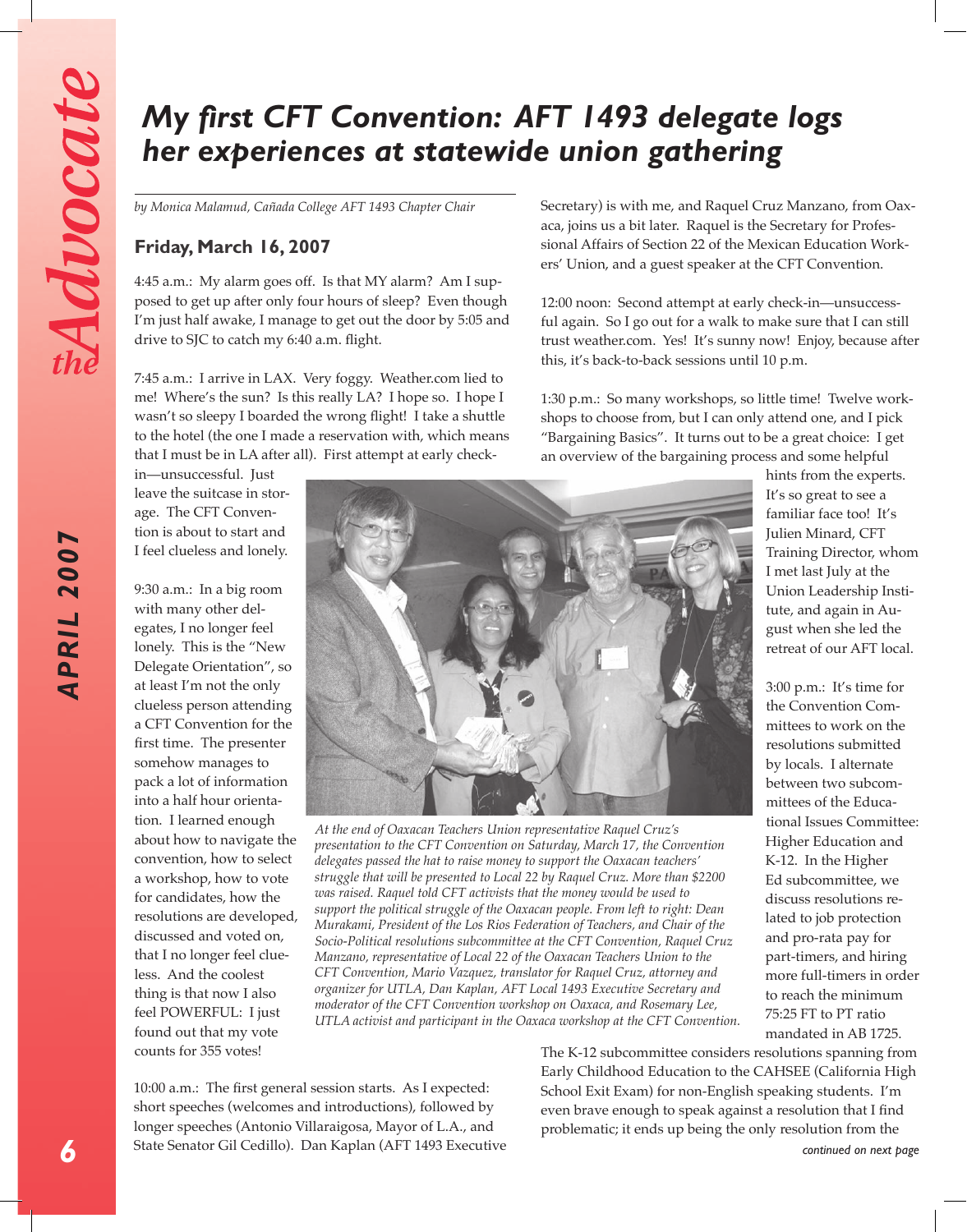Advocate

#### *My first CFT Convention*

#### *continued from previous page*

K-12 subcommittee that is referred back to the Executive Council.

5:30 p.m.: Union social—food, music and chatting. I can finally find time to talk with Elizabeth, Lisa and Rachel, who attended the Union Leadership Institute with me last summer, and say "hi" to Mary Millet, one of our workshop instructors at ULI. But this is not just a social: there's also a video presentation celebrating 20 years of the Labor in the Schools Committee.

7:00 p.m.: Back to work until 10 p.m. Division councils meet and I attend the Community College Council (CCC). The other two are the EarlyChildhood/K-12 Council and the Council of Classified Employees. Marty Hittelman, president of the CCC, reports on a variety of topics, including the Governor's 2007-2008 budget proposal and CC funding, health care, and issues presented to the Board of Governors of California Community Colleges, as he walks us through 54 pages of documentation. We also hear an update on legislative action. Finally, we hold the election of new officers for the CCC, and Carl Friedlander, from the LA College Faculty Guild, is elected president.

10 p.m.: Bedtime or party? I'm too tired to party, but I need to wind down after such a busy day, so I join the fun with the rest of the CC delegates.

#### **The fun continues**

The next two days at the CFT convention were just as busy as the first.

On Saturday afternoon, I attended my second workshop. This time, the choices were seventeen! I settled for "New Funding Structure for Community Colleges", in which Marty Hittelman explained very clearly how annual funding allocations for the community colleges are made under SB 361.

We had three general sessions on Saturday and one on Sunday. At each of these sessions, there was time devoted to consideration of resolutions brought forward by each of the subcommittees in the Resolutions Committee (Education Finance, Health Care, Retirement and Benefits, Professional Issues: K-12, Professional Issues: Higher Education, Socio-Political). To my surprise, we were able to vote on all 31 resolutions. The debate was conducted in an orderly manner and I found it very interesting. This was an excellent opportunity for me to learn about the issues with which the union is involved at the state level.

During these general sessions we heard four more speakers:

• Congresswoman Lynn Woolsey spoke mostly about the

No Child Left Behind (NCLB) Act. Convention delegates listened attentively, but many also expressed their disagreement with her ideas.

Mary Bergan, CFT President, 1991-2007, gave the State of the Union Address. She spoke about recent accomplishments of the CFT and the challenges that lie ahead for the union.

• Raquel Cruz Manzano, Secretary for Professional Matters for the teachers' union local in Oaxaca, Mexico, gave an overview of the terrible situation that Oaxacan teachers continue to endure and their on-going struggle against governmental repression.

Art Pulaski, Secretary-Treasurer of the California Labor Federation, spoke about health care reform. Art's presentation was preceded by a slide show, narrated by Fred Glass, CFT Communications Director, that the CFT has designed in order to publicize the advantages of universal health care and its efforts to secure health care for all in California.

Election of new CFT officers was another item of business in the general sessions. Throughout the sessions, we heard nominations for CFT President, Secretary-Treasurer and 24 Vice Presidents. Candidates were invited to give speeches. Voting took place between 7 and 8 p.m. on Saturday night. Since none of the candidates for president garnered a majority of votes cast, there was a run-off on Sunday morning. In the last general session, the new CFT president was announced: Marty Hittelman.

As I look back, my participation in the CFT Convention was a wonderful experience. It allowed me to learn about many current issues that affect us all. It was an intense weekend during which I had the opportunity to listen to both union leaders and government officials, participate in interesting discussions and connect with faculty all across the state. After attending the CFT Convention, I have a better picture of how our work relates to the work that others do at so many different levels. See you at the next one!

#### *continued from page 5 Professional Dev. Committees need clearer data*

Some method to the madness of the benefits charged to the professional development funds correspond directly to the money paid by the district for the benefits for that substitute. Professional Development Committees would like an open dialog started to clarify how this formula works and how it is determined. We would like this process to be more transparent so that we can serve our fellow faculty better.

Professional development is an important component of being a good educator. With sabbaticals coming out of the same fund as short and long term leave, every penny must be analyzed and cross referenced. In order that we all increase our success rates and ensure that the maximum number of quality proposals be approved, we would like to see the district strive toward more transparency.